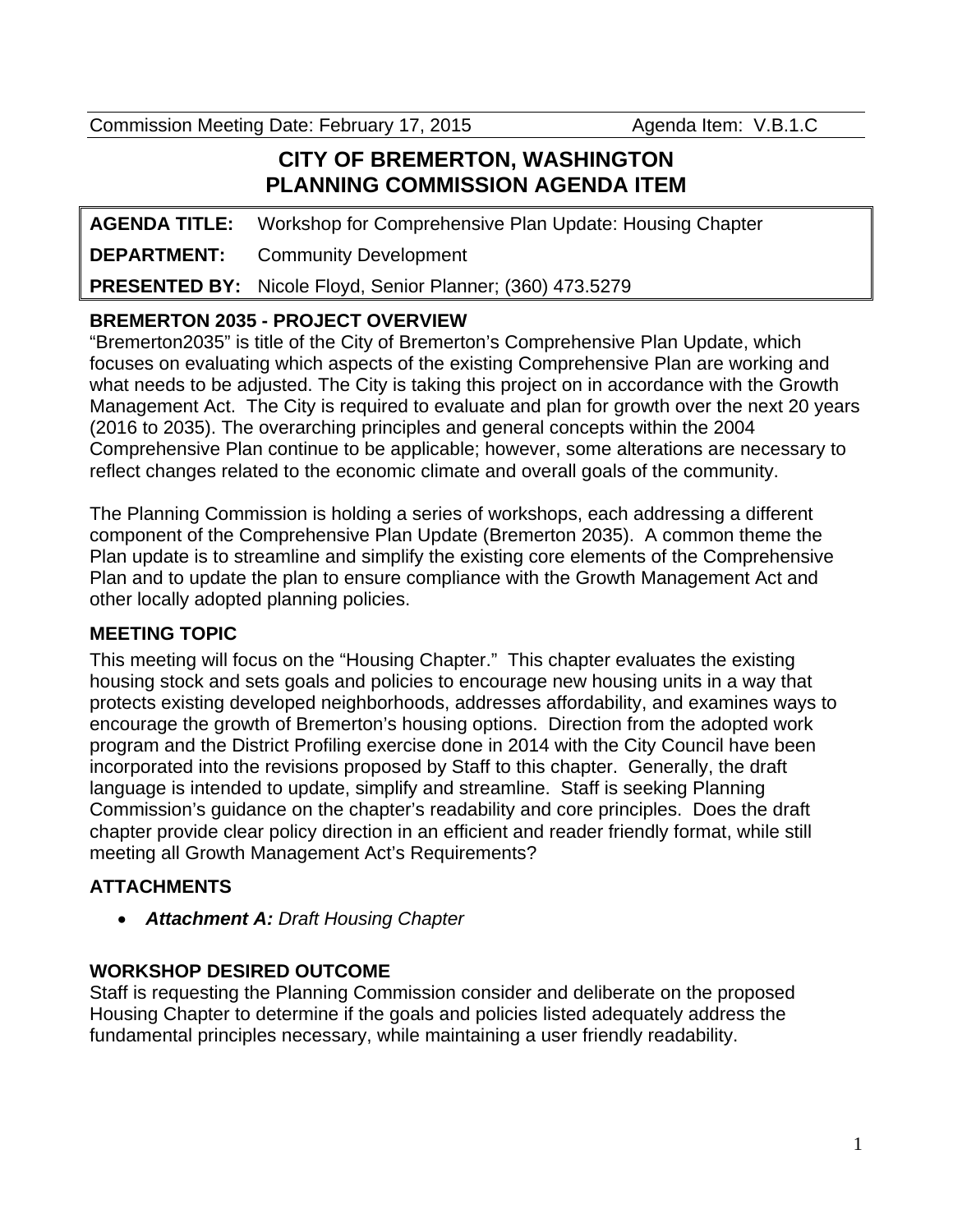#### **MODIFICATIONS TO THE HOUSING CHAPTER**

The Housing Chapter establishes the goals and policies intended to ensure that existing quality neighborhoods are maintained and protected and that the City allows for a wide variety of housing types in appropriate locations that address the changing needs of Bremerton's residents. As with the Land Use Chapter reviewed last month, the proposed modifications to this chapter are intended to streamline and consolidate the overarching principles contained within the existing Comprehensive Plan. Additionally, Staff has taken guidance from the adopted Work Plan and City Council District Profiling exercise done earlier this year. Based on Council direction and a thorough review of the key points of the existing document, Staff has streamlined the chapter. Significant efforts were taken to maintain the overall policy direction created in the 2004 plan. Changes are proposed to the wording and layout to better emphasize the goals and policy direction within the document. Generally, the changes proposed simplify, reorganize and combine items as follows:

- Reduction from 22 pages to 7 pages
- Consolidation of 10 goals to 4 goals
- Merging of 39 policies into 24 policies

At the onset of revising the Housing Chapter, Staff looked at the overall vision statement for the chapter and reflected upon the four citywide goals established in the Land Use Chapter. Based on these master principles of the entire document, Staff found it appropriate to revise the vision statement of the Housing Chapter to better reflect the larger Citywide vision and to refine this specific chapter's vision.

Keeping in line with the revised vision statement, Staff has re-organized and re-worded much of the language within the chapter to improve readability. Staff looked for language duplication and core principles that were woven into the document. Four primary themes stood out as reoccurring goals throughout the existing 22 page document. These four goals are now more specifically identified as the backbone of the Housing Chapter as follows:

*H1 - Protect and enhance Bremerton's existing quality housing stock.* 

*H2 - Encourage the development of a variety of new housing options and densities to meet the changing needs of Bremerton's residents.* 

*H3 - Support access to quality and affordable housing for all of Bremerton's residents.* 

*H4 - Implement and coordinate strategies that promote public and private efforts to facilitate improvements to the housing stock.* 

Staff believes that these four goals are at the heart of the current Housing Chapter and as reworded provide a clearer articulation of the vision intended by the community. In addition, language has been revised and updated to ensure compliance with the Growth Management Act requirements and/or to ensure compliance with State and Federal requirements, Countywide and Multicounty-Wide Planning Policies, including Vision 2040.

The current Comprehensive Plan, all public released public documents and more information on this process can be reviewed at www.Bremerton2035.com.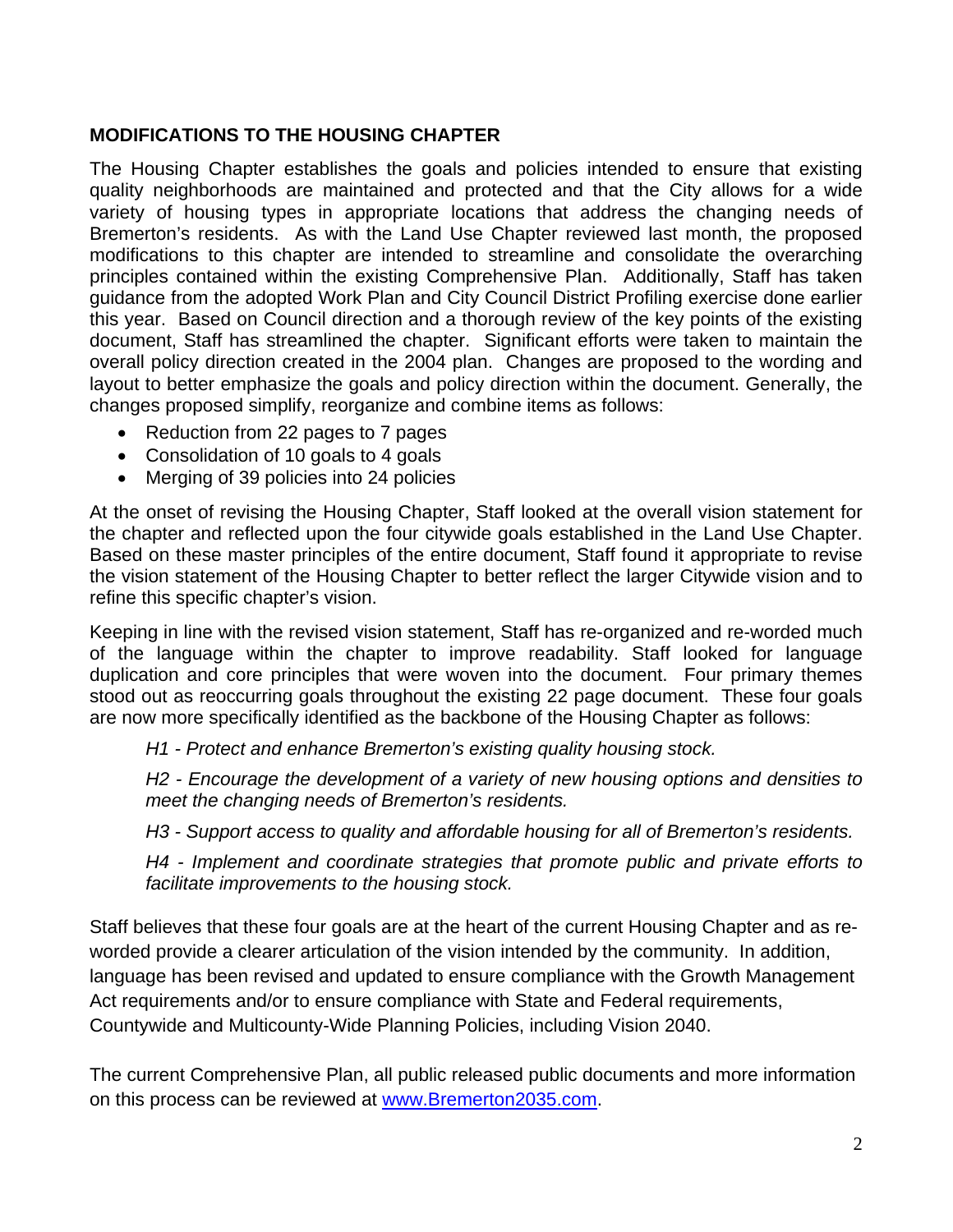# Housing Element Housing Element

# *Housing Vision*

*To encourage the growth of Bremerton by strategically locating a wide variety of housing types throughout the City in a way that protects the environment and fosters community health.*



Existing **Future Existing Existing Existing Existing**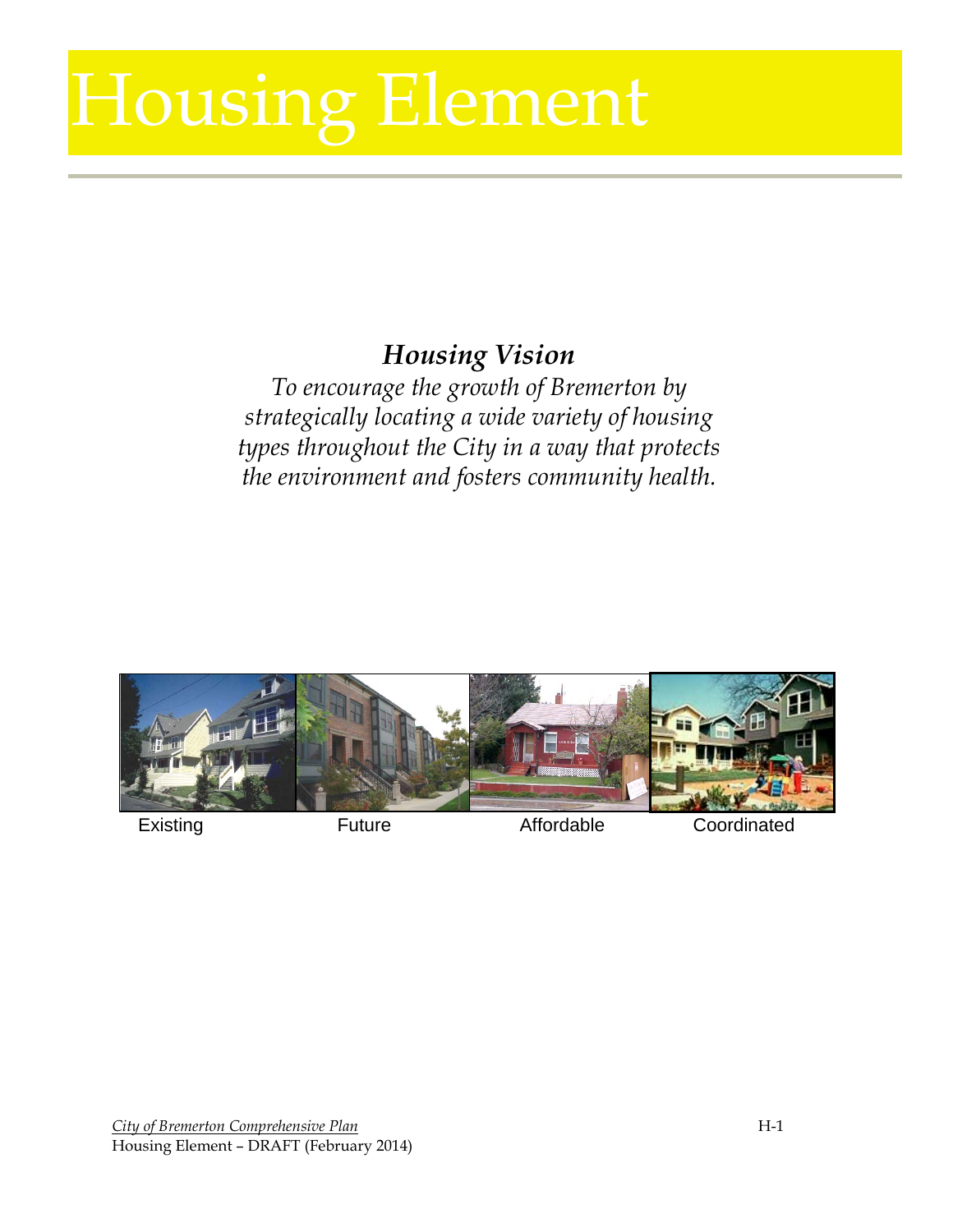# Housing Introduction

#### *Housing Introduction*

The housing element focuses on the most basic function of community living, shelter for the local population. As a metropolitan City, Bremerton is expected to grow substantially over the next 20 years. This document intends to identify ways to accommodate the anticipated population growth while protecting existing single family areas. In order to quantify Bremerton's housing needs significant amounts of data have been collected and reviewed. A full analysis of this data is available in the Housing Appendix **(***Not yet available for review)*.

Population growth of the City is anticipated to grow from 37,729 residents to 52,017 residents by the year 2035, and the number of housing units associated with that growth is approximately 6,400 new units. In order to effectively accommodate this growth without detracting from our existing attractive neighborhoods, the City has established goals and policies that will guide growth of housing towards designated Centers and by targeting infill towards areas with large lots and or areas that have deteriorated housing stock.

Before addressing the goals and policies for future growth, it is essential to reflect backwards to understand how past growth has shaped Bremerton's current conditions. Originally founded in conjunction with its major employer, the Puget Sound Naval Shipyard, Bremerton's distinctive neighborhoods have survived various growth cycles. The most impactful was the housing boom associated with World War II in the 1940's. At the height of the war, housing stock came under severe stress when the population grew from approximately 15,000 to 72,500 seemingly overnight. That housing crisis still influences the type, size, cost and quality of Bremerton's existing housing stock available today.

The end of World War II signaled a population decline in the 1950's and 1960's. Since then Bremerton's population has remained mostly unchanged. Some minor increases and decreases of as many as 2,000 people have been seen over the last 40 years; however these changes are negligible (approximately 1%) and easily dismissed amid Bremerton's regular fluctuations in the military population. The lack of growth over the last 40 years, despite land use capacity, continues to elude growth forecasts.

The 2010 Census count identified 37,729 residents and the 2014 census estimate shows approximately 38,180 residents. While this is an increase, it is not as substantial of an increase as growth forecasts had anticipated in the 2004 update of the Comprehensive Plan. More importantly, Bremerton's growth is has not kept pace with surrounding county and regional areas where unprecedented growth has occurred. Between 1980 and 2000 Kitsap County as a whole witnessed a population increase of nearly 60%, and since 2000 the County's population has continued to grow by 12%. Bremerton on the other hand has had negligible growth between 2000 and 2010 of +470 people, or 0.01%.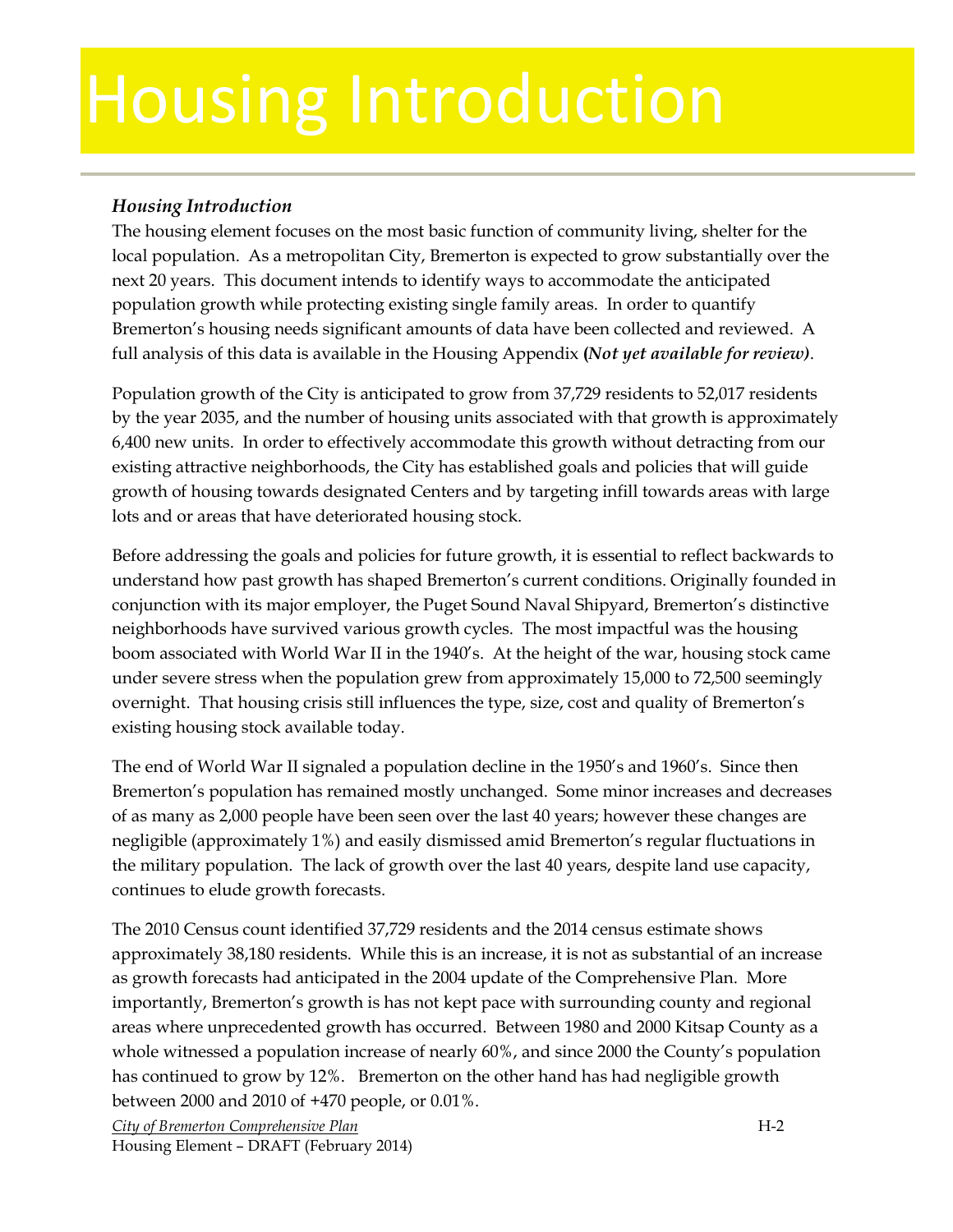To understand this gap, the City has evaluated national and regional housing trends which provide insights into differences between Bremerton's housing market and other local markets. In terms of supply, Bremerton does not have as many green field or empty canvas opportunities as are available in other parts of the County. While infrastructure is often more expensive to construct in these areas, they often represent a less complicated design than infill typically requires. In terms of demand, Bremerton's somewhat outdated housing stock, dating back to the previous growth periods of the 1940's and 1960's, often fails to address today's contemporary market demands. Market demands and demographic changes have occurred in areas such as household type, size income level, and special needs that make Bremerton's existing housing stock less desirable than newer more modern homes being developed elsewhere.

Planning for Bremerton's unique existing population and allowing flexibility to accommodate for growing demographic groups is essential. For example, there has been a substantial growth of senior citizens, singles, and single parent households throughout the region, which indicates a need for greater diversity in housing type.

Accounting for the unique needs of the military population associated with the Puget Sound Naval Shipyard is an important factor. Bremerton has a higher than average number of rental properties, high turnover rates, and lower household size than other neighboring Cities. These rates are often associated with a more transient population typically found in Cities with high military populations. Ensuring adequate housing options for the military is critical for the City's growth.

The overall income levels of the Bremerton's population cannot be overlooked in developing a successful growth strategy. 20.4% of Bremerton's residents are currently below the poverty line, compared to 10.4% in Kitsap County as a whole. Bremerton's median household income is \$43,183, compared to Kitsap County's median \$62,413. The median home value in Bremerton is \$194,700, compared to \$268,000 in Kitsap County[1](#page-4-0). This is a sign that cost and choice of housing are problematic for much of the existing population.

In order for Bremerton to compete with the housing market in surrounding areas the Comprehensive Plan must carefully balance the needs of existing residents with that of the anticipated needs of the future population. Special consideration must be paid to the economic diversity and resource scarcity within the community. Ensuring Bremerton remains an affordable City for its residents is critical. New growth must be strategically located to achieve a new, more intense and vibrant urban setting without detracting from existing attractive single family neighborhoods. The following goals and policies of the Housing Element intend to ensure the rediscovery of Bremerton as a great place to live.

<span id="page-4-0"></span> $1$  Data is from the 2010 Census and Kitsap County Assessor records.

*City of Bremerton Comprehensive Plan* H-3

Housing Element – DRAFT (February 2014)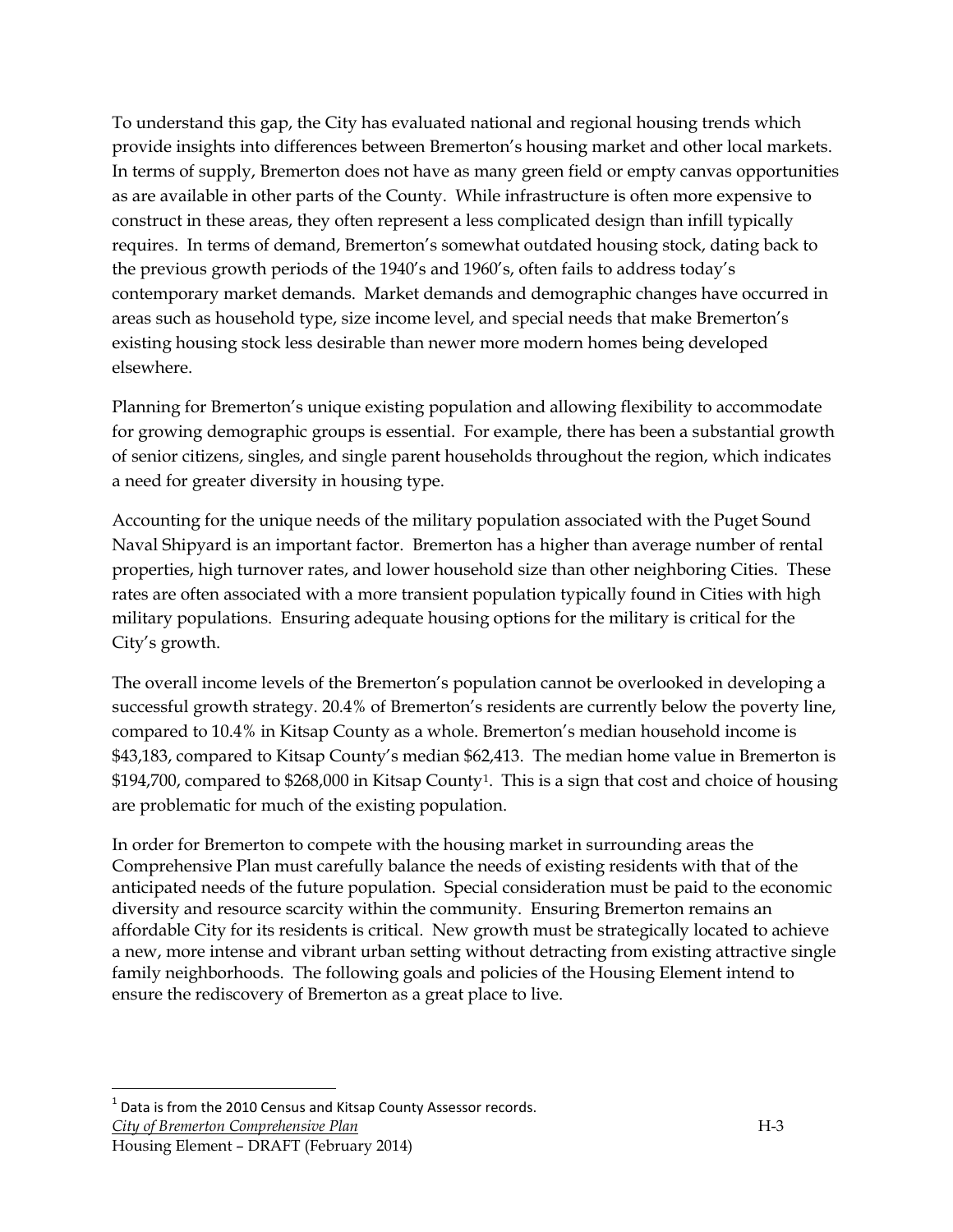# Housing Goals & Policies

#### *Discussion: Goals & Policies*

The 2004 version of this Plan had a very thorough goal and policy section which identified 10 goals and 39 policies. During the development of the 2016 Update of the plan it was recognized that many of the original goals have communal objectives which could be consolidated into 4 goals (as seen below).

As for the policies, majority of the policies from the 2004 version remain in today's Plan, however to create a user friendly plan, the corresponding policy has been reorganized and re-worded in the text to aid in readability.

#### *Housing Goals*

The following summarizes the intent of the four Housing goals for the City of Bremerton:

# *H1. Protect existing quality housing stock*

*H2. Encourage development of a variety new housing types*

### *H3. Support access to affordable housing*

### *H4. Coordinate strategies with public and private entities to improve the housing stock*

#### **Housing Policies**

The four housing goals support the overall growth strategy of the City specifically related to existing and new housing stock. Associated policies have been created to support and implement the vision established by the goals.

#### **Goal H1: Protect and Enhance Bremerton's Existing Quality Housing Stock**

*Implementing Policies:*

H1(A): *Promote preservation of structures in good repair, including establishing incentives that encourage private property owner's efforts to preserve homes having historical and or architectural significance.* 

H1(B): *Support replacement of substandard structures, including encouraging rehabilitation and maintenance of existing housing units; or replacing substandard structures which have excessive rehabilitation costs with new structures*

H1(C): *Promote, and incentivize, private commitments to improve existing housing stock so that all housing is safe, sanitary, and in good repair.* 

H1(D): *Promoting financial assistance for essential repairs to substandard structures that provide housing for low and moderate income persons.*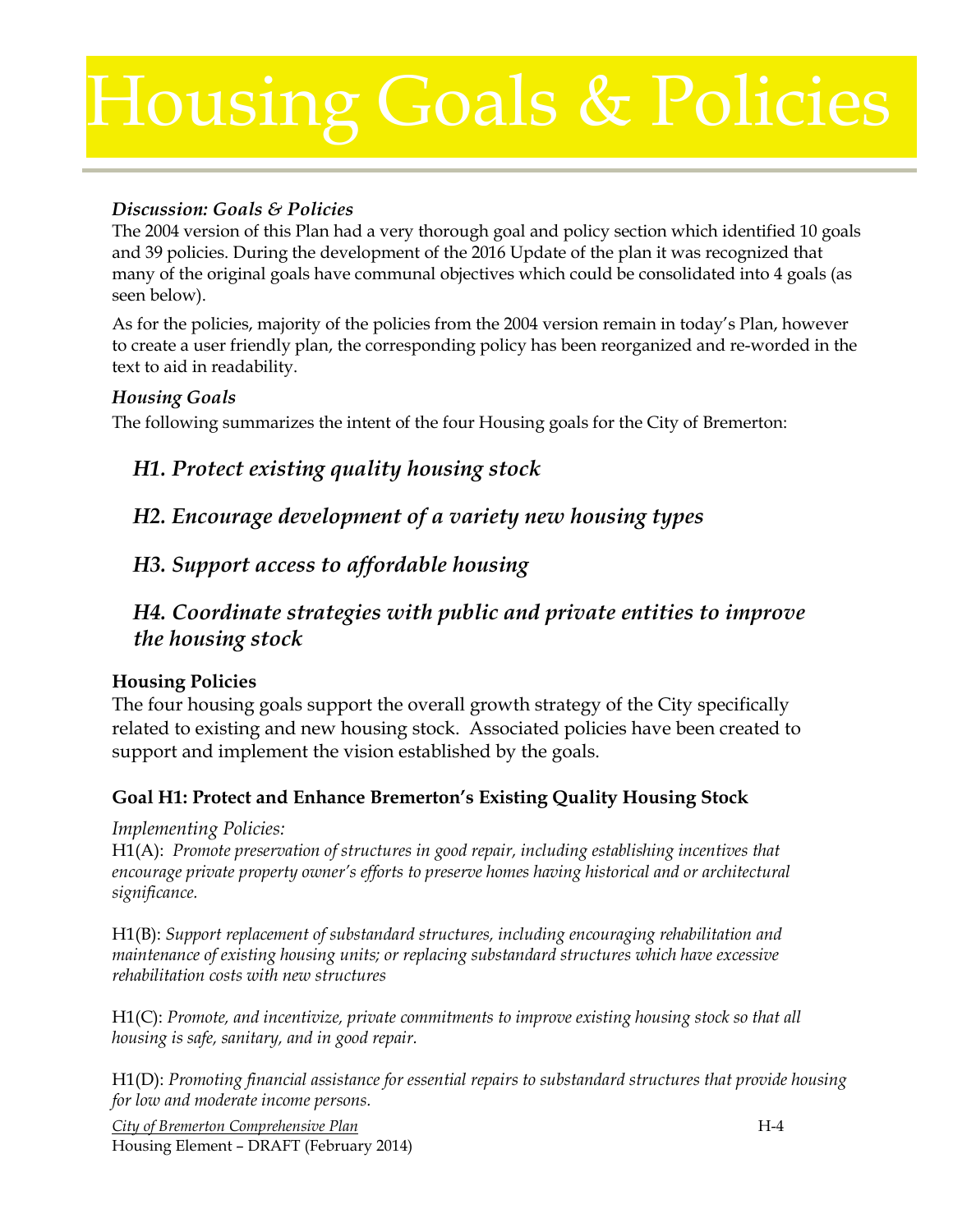H1(E): *Enhance livability in neighborhoods by maintaining and upgrading City services such as sidewalks, bike lanes, parks, and utilities in order to enhance the overall affordability and health of the community.*

H1(F): *Promoting a robust code enforcement program to protect the safety and aesthetic quality of existing neighborhoods.* 

H1(G): *Promote a sense of community within existing neighborhoods by creating spaces where residents can interact by encouraging walkability, and supporting identification if distinctive neighborhoods.*

#### **Goal H2: Encourage the development of a variety of new housing options and densities to meet the changing needs of Bremerton's residents.**

*Implementing Policies:*

H2(A) *Support the private sector's efforts to provide a full range of housing options to meet the needs of all ages and demographics.*

H2(B) *Encourage all new development to blend with the character of the existing neighborhood context.*

H2(C): *Supporting infill development and increased densities to ensure efficient and cost effective utilization of existing public utilities.*

H2(D): E*nhance livability in neighborhoods by upgrading and installing City services such as sidewalks, bike lanes, parks, and utilities in order to enhance livability.*

H2(E) *Support efforts to provide for wide array of housing options such as:*

- *Emergency group housing, homeless shelters and short term housing to meet the needs of those in the lower income categories.*
- *Promote housing for to the special needs of students, particularly in the vicinity of Olympic College. Encourage apartments and dormitories in locations that directly service the college.*
- *Plan for and support episodic surges and reductions in military personnel. Provide opportunities to allow for different housing densities to accommodate the diverse needs of military personnel.*
- Respond to the special needs of the growing elderly population within the City. Encourage a full *range of housing options including retirement housing complexes in all residential zones particularly in areas with direct proximity to services and amenities. Encourage programs which allow elderly to remain in their homes as long as possible.*
- Provide for integration of special needs housing within the community by allowing for government*assisted housing, housing for low-income families, manufactured housing, group homes, and foster care facilities. Encourage construction to meet and exceed ADA standards whenever possible.*

H2(F): *Promote a sense of community, or gathering places, within new neighborhoods by crating spaces where residents can interact by encouraging walkability, and supporting identification in distinctive neighborhoods.*

*H2(g): Partner with Community Development Block Grant and other applicable programs and funding sources to encourage removal or abatement of blighting influences in and around residential areas.*